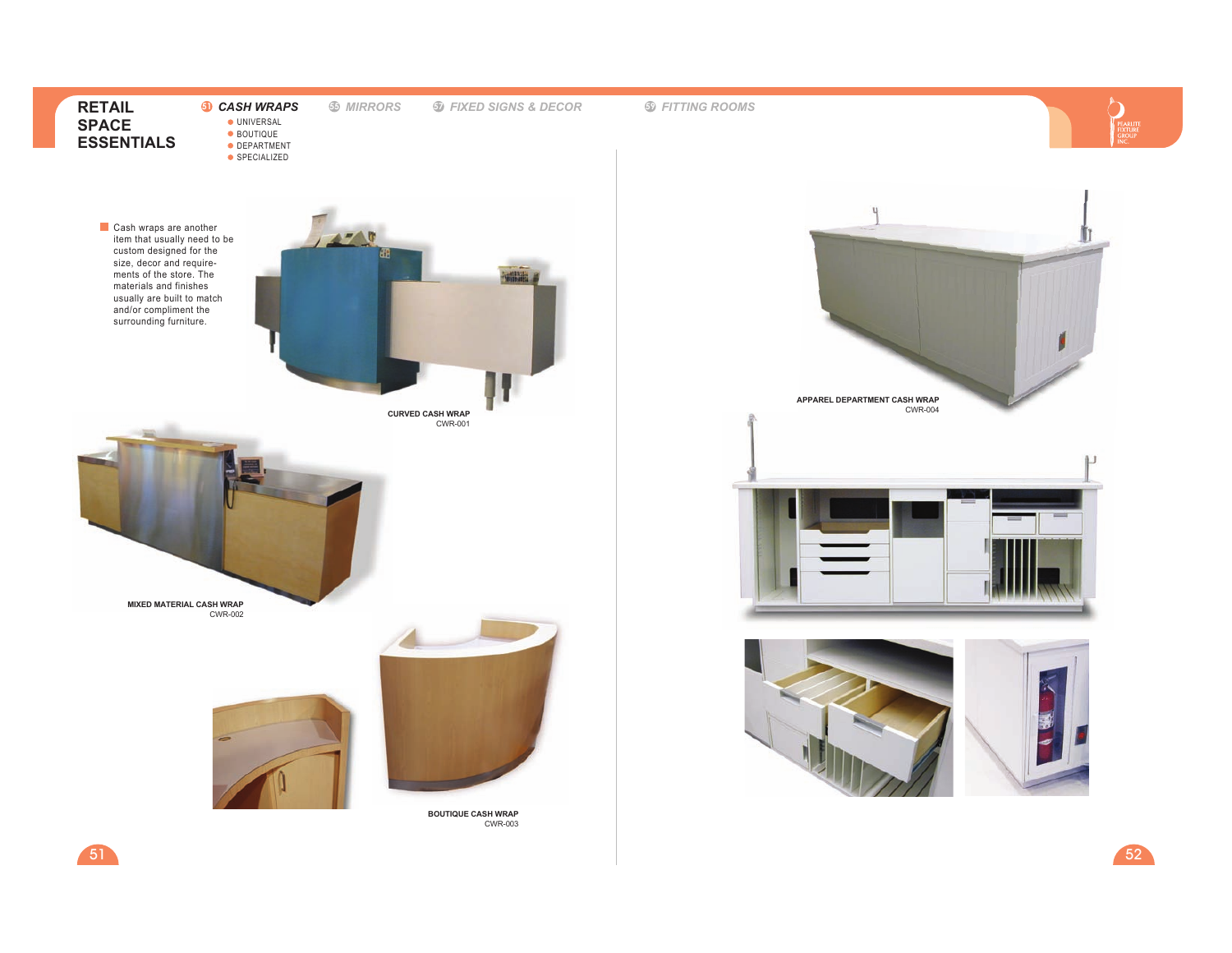**51** *CASH WRAPS*● UNIVERSAL BOUTIQUE DEPARTMENTSPECIALIZED

 **<sup>55</sup>** *MIRRORS***<sup>57</sup>** *FIXED SIGNS & DECOR* **<sup>59</sup>** *FITTING ROOMS*





**DECORATIVE CASH WRAP**CWR-005





**ILLUMINATED CASH WRAP**CWR-007

Usually our clients require their cash wraps to be electrically wired. Depending on the client's needs the unit can also be equipped with network cables, telephone lines, wardrobe holders, bagging jacks and fire extinguishers.



**COSMETIC DEPARTMENT CASH WRAP**CWR-008

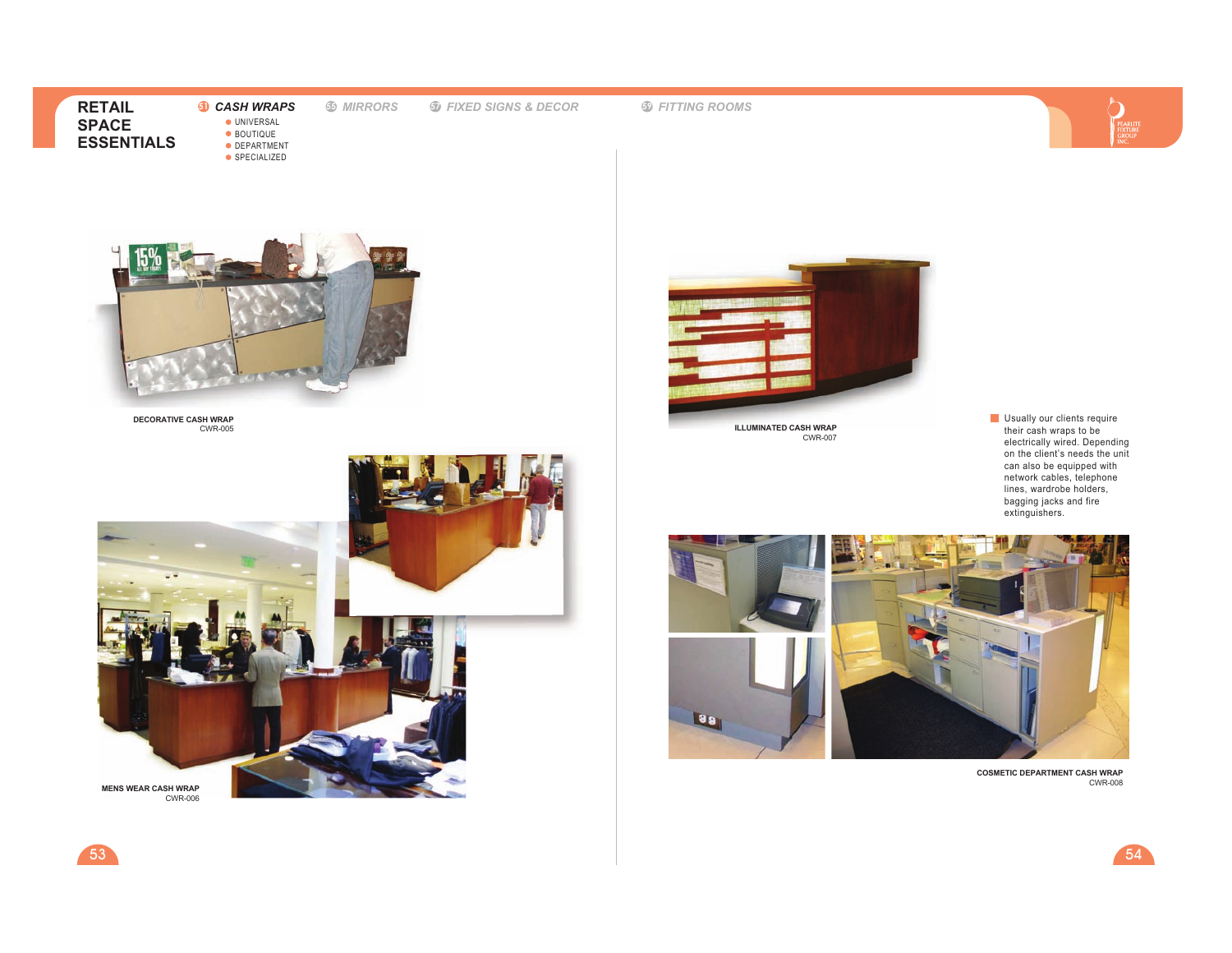# **51** *CASH WRAPS*

● ADJUSTABLE **CLEANING**  OVERSIZE3 - WAY

**<sup>55</sup>** *MIRRORS* **<sup>57</sup>** *FIXED SIGNS & DECOR*

**<sup>59</sup>** *FITTING ROOMS*



**ADJUSTABLE TILT MIRROR**

55

MIR-001



**EASEL MIRROR**MIR-002



**FULL LENGTH MIRROR**MIR-003



**EXTRA TALL MIRROR**MIR-004



**FULL LENGTH MIRROR**MIR-005



20"

18"

18"

MIR-006



MIR-007

 $5<sub>6</sub>$ 

60"

PEARLIT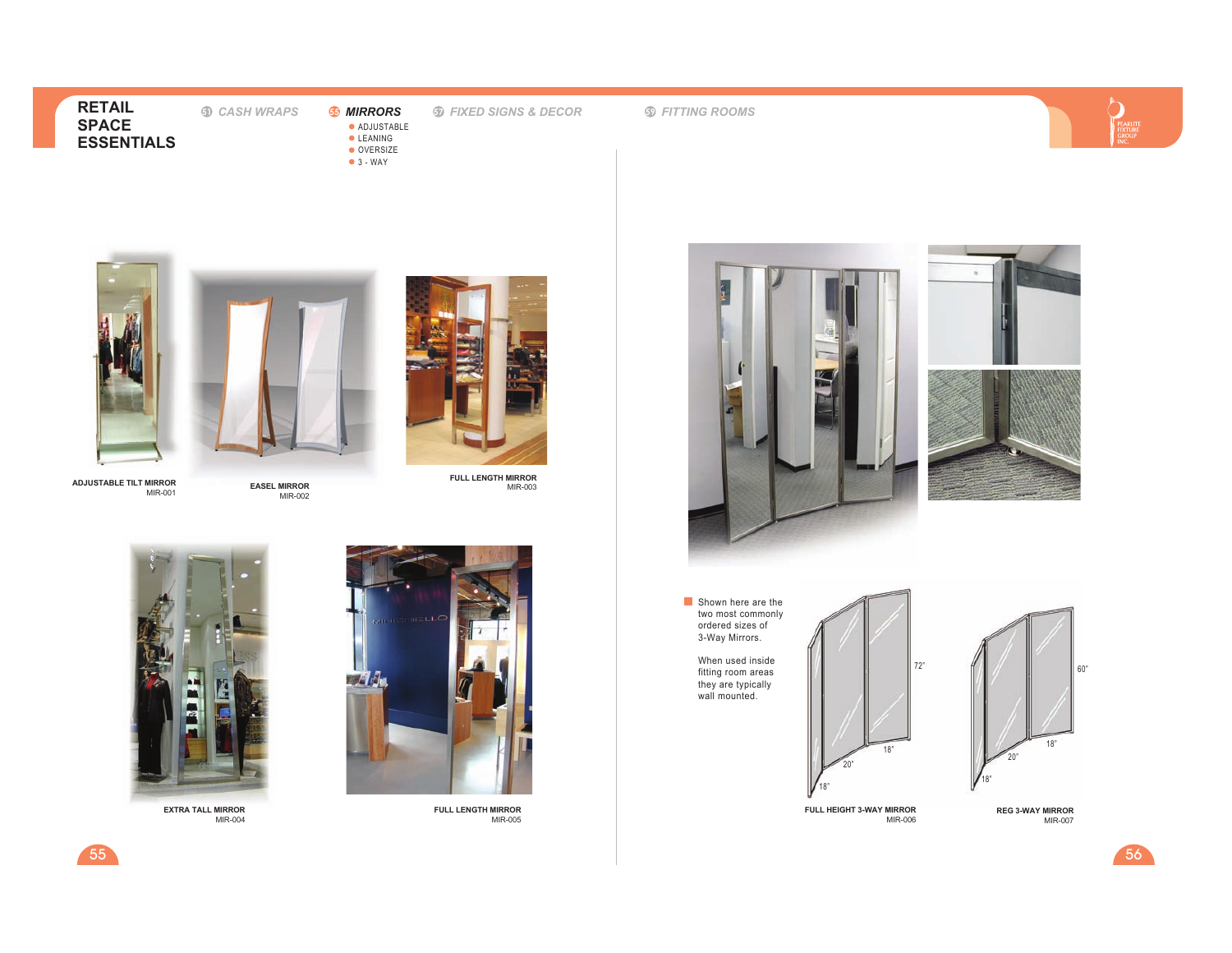**5** CASH WRAPS

**DEPARTMENT IDENTIFIER**

FSD-002

- **COLUMN WRAPS** ILLUMINATED FIXTURES
- **STORE IDENTITY**
- DECORATIVE HANGING





**CEILING HUNG SIGN**FSD-007



**DOOR AND WALL SIGN** FSD-009



**STRUCTURAL AND DECORATIVE WALL DIVIDERS**FSD-011



FSD-010



**METALLIC WALL SIGN**FSD-006



**DECORATIVE HANGING CURTAIN**FSD-008



**DECORATIVE HANGING CURTAIN**



**ILLUMINATED COLUMN WRAP**FSD-003



**DECORATIVE LIGHT BOX**FSD-005



**SIGN COLUMN WRAP** FSD-001



**BOUTIQUE WALL SIGN** FSD-004